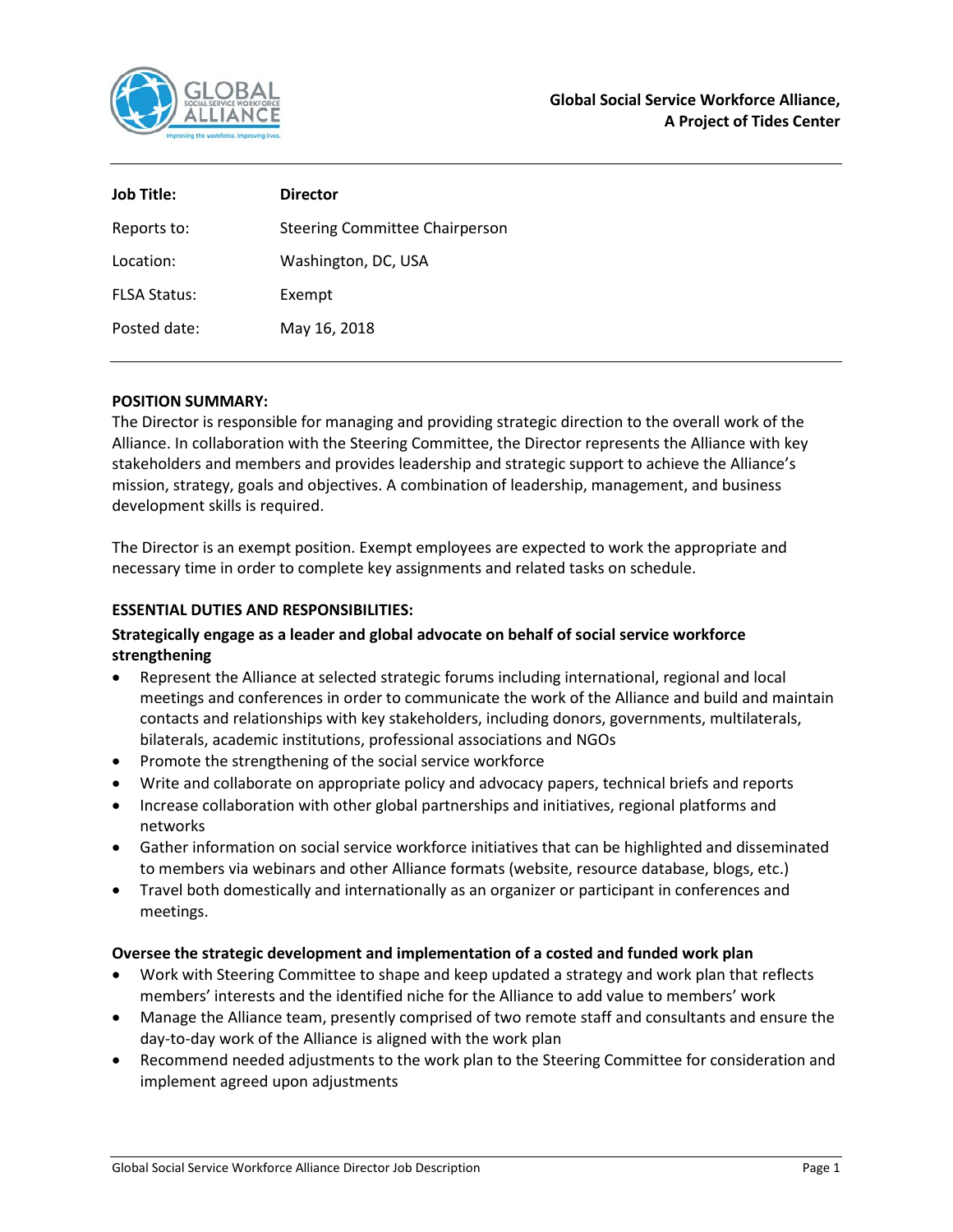• Oversee the monitoring and evaluation of agreed targets/results and reporting to donors and partners

## **Manage Alliance fundraising activities and budgeting processes**

- Together with the Steering Committee and staff, develop and implement a fundraising strategy for the Alliance
- Identify and act as spokesperson with potential government, private and foundation sources, managing outreach to potential and current donors, including actively soliciting funds
- Manage preparation of letters of inquiry, concept notes, funding proposals and budgets and carry out all follow-up activity and donor relations, including periodic and final donor reports
- Manage Alliance funds in accordance with the guidance and direction of the Steering Committee and in compliance with fiscal sponsor and donor regulations, with oversight of the fiscal sponsor in keeping and maintaining proper accounts of the resources of the Alliance
- Track expenditures and manage the development of expenditure reports and ensure that funds are allocated appropriately across grants and the work plan

### **Manage strategies to support external communications and member recruitment and engagement**

- Work with the Steering Committee on ongoing maintenance of member recruitment and engagement strategies
- Develop and deploy strategies to communicate with and engage Alliance members and external audiences in support to the Communications Manager
- Ensure the Alliance actively publicizes the various ways in which members can engage in Alliance activities
- Support the work of the Alliance Ambassadors and Interest Groups, ensuring that the work of these bodies complements and builds upon each other and is aligned with the Alliance work plan, vision and mission

# **Oversee the smooth internal functioning of the Alliance**

- Support the maintenance of the Steering Committee as an effective representational governance and organizational structure for the Alliance, tracking term lengths, nominations of new members and appointments of Chair
- Enable effective information sharing on strategic and operational issues with Steering Committee members, such as through organizing Steering Committee updates, conference calls and meetings
- Make recommendations to the Steering Committee as needed for the addition of consultants, interns and staff
- Recruit, hire and supervise interns and staff with the approval of the Steering Committee and in accordance with fiscal sponsor policies and procedures
- Engage and direct the work of consultants as needed
- Maintain smooth working relations with the fiscal sponsor and ensure compliance with fiscal sponsor policies and procedures

### **OTHER DUTIES AND RESPONSIBILITIES:**

#### **Engage in personal professional development activities**

- Attend trainings, conferences, presentations and other events to learn more about social service workforce strengthening and child protection
- Join networks of non-profit professionals on behalf of the Alliance
- Facilitate and engage the GSSWA team in professional development and team-building initiatives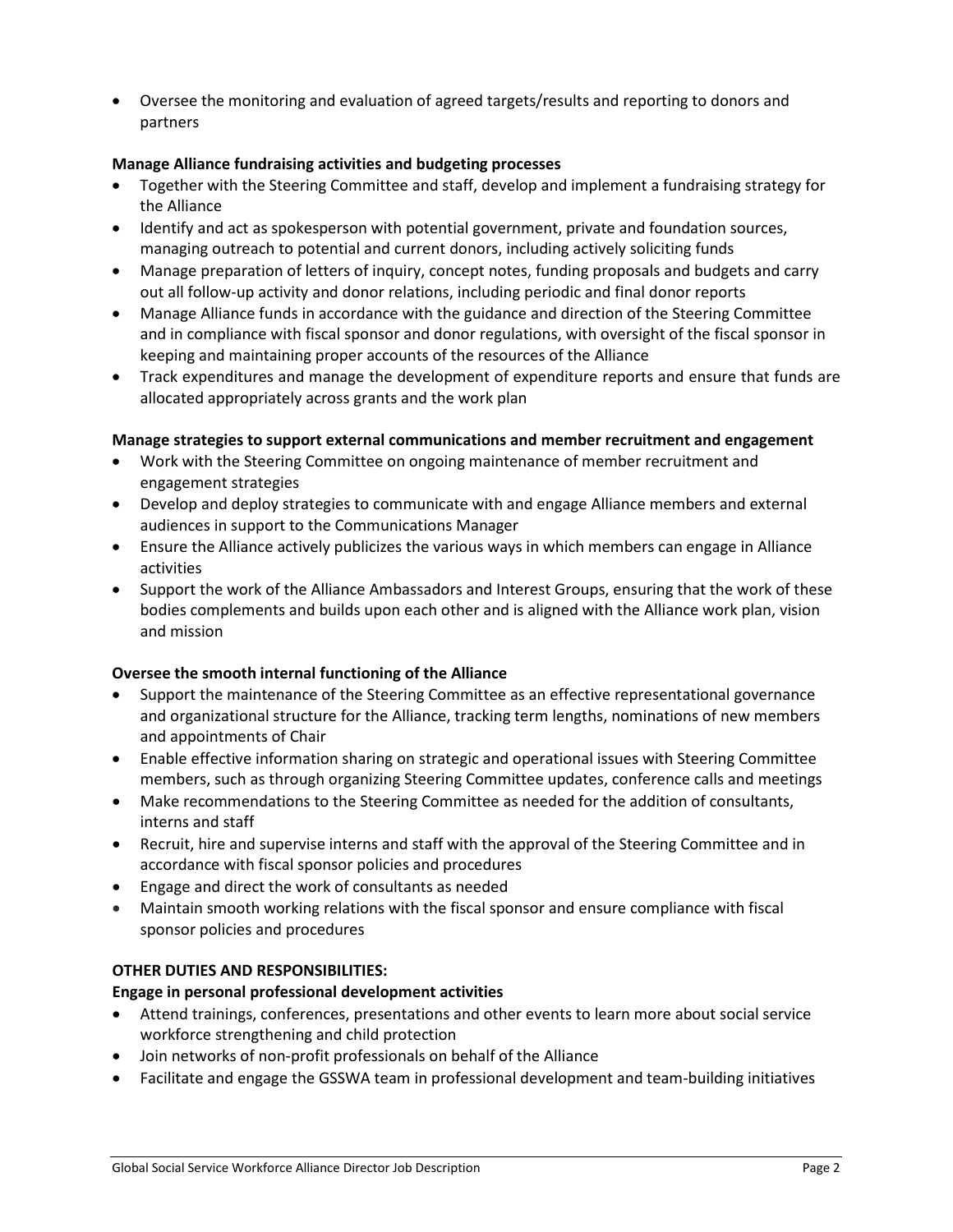#### **EDUCATION AND EXPERIENCE:**

- PhD or Master's degree in social work or related field relevant to social services
- Minimum 15 years of experience in the field of social services
- Minimum 3 years of experience in at least four of the of the following:
	- o working with international agencies and institutions in developing countries
	- o designing programs for vulnerable children and families and background on core child protection and human rights principles, guidelines and standards
	- o working with initiatives or programs aimed at strengthening the social service workforce at a local, national or international level
	- o managing and supervising staff
	- o managing and overseeing budgets in excess of \$1 million from multiple donors

#### **KNOWLEDGE, SKILLS AND ABILITIES:**

- Demonstrated strategic leadership skills in developing and facilitating collaborative partnerships and networks
- Demonstrated ability to facilitate partnerships and collective learning across organizational and geographical boundaries
- Proven track record in fundraising among diverse donors, proposal development, and financial management; ability to successfully negotiate with private, bi-lateral, and/or multi-lateral donors
- Highly developed strategic thinking skills, with proven ability to assess complex organizational and development challenges
- Expertise in designing and implementing monitoring and evaluation approaches, logical frameworks and theories of change
- A high degree of diplomatic skills: personable, flexible, sense of humor, and good at persuasion and community mobilization
- Excellent time management
- Ability to occasionally travel domestically or internationally (up to 5 trips per year)
- Fluency in one of the working languages of the UN is required; knowledge of another UN official language is an advantage
- Demonstrated high degree of cultural sensitivity
- Strong writing skills in English
- Knowledge of social media and experience using Twitter, Facebook, etc.
- Strong skills in the use of Microsoft Office suite, including Word, Excel, PowerPoint and Outlook
- Currently eligible to work in the United States

#### **PHYSICAL DEMANDS:**

- Position is based in an office. Must be able to sit at a desk most of the day, typing, using a computer and speaking on the phone
- Minimum noise levels in an office environment
- Requires lifting of 0-20 lbs. occasionally or as needed
- Ability to travel locally and internationally as needed, with varying physical demands associated with travel by car, train or air. Travel includes site visits to rural areas in low- and middle-income countries with little public infrastructure and may require extended car rides on unpaved roads.

#### **WORK ENVIRONMENT:**

- The Alliance office space is located in a shared space with other organizations.
- Telecommuting is permitted from time to time based on business needs of the organization.